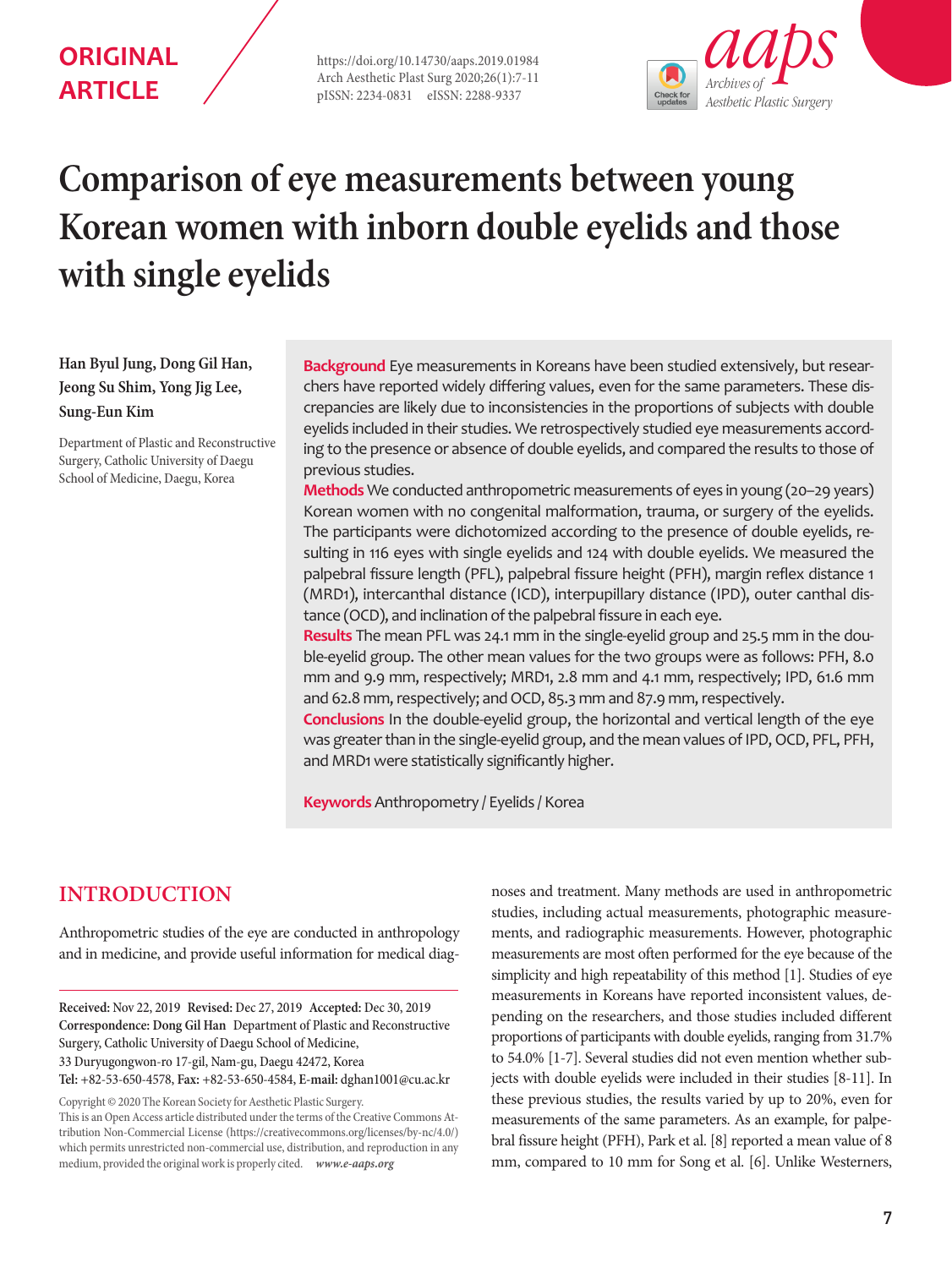many Koreans have single eyelids, but several previous studies did not indicate the distribution of subjects according to the presence or absence of double eyelids. We suspected that the discrepancies in previous results may have been caused by differences in the proportion of subjects with double eyelids who were included in the studies. Therefore, in this study, we performed eye measurements on participants with and without double eyelids, and compared the values with those from other studies through a statistical analysis.

# **METHODS**

#### **Study participants**

Korean women in their 20s attending medical and nursing colleges were screened for inclusion in our study. Those with congenital malformations, trauma, or surgery of the eyelids were excluded. In total, 240 eyes from 120 participants, including 62 with double eyelids and 58 with single eyelids, were included. The study received approval from the bioethics committee (protocol: IRB CR-19-038). This study conformed to the ethical principles for medical research presented in the Declaration of Helsinki. The participants were informed about the purpose of our study, and signed informed consent forms were collected from them.



**Fig. 1.** Eye measurements. PFH, palpebral fissure height (distance between the inferior margin of the eyelid and the superior margin of the eyelid over the pupil); PFL, palpebral fissure length (distance between the medial and lateral canthus); PFI, palpebral fissure inclination in degrees (angle between the intersection of the horizontal reference line with a line drawn through the medial canthus to the lateral canthus); MRD1, margin reflex distance 1 (distance between the pupil center and the superior margin of the eyelid).



**Fig. 2.** Canthal and interpupillary distance measurements. OCD, outer canthal distance (distance between the lateral canthi); IPD, interpupillary distance (distance between the pupil centers); ICD, intercanthal distance (distance between the medial canthi).

**Anthropometry and photographic analysis**

Frontal-view photographs were taken of all participants using a Nikon D80 digital camera (Nikon Corporation, Tokyo, Japan) with a standard lens. Participants sat 1.0 m from the camera—representing the standard focal length—with their eyes gazing forward.

We measured the palpebral fissure length (PFL), palpebral fissure height (PFH), margin reflex distance 1 (MRD1), intercanthal distance (ICD), interpupillary distance (IPD), outer canthal distance (OCD), and palpebral fissure inclination (PFI) in each eye. These values were assessed quantitatively using Adobe Photoshop 7.0 (Adobe Inc., San Jose, CA, USA) and a Java-based image processing program (Image J 1.40; National Institutes of Health, Bethesda, MD, USA) [12]. The following measurements were made using standardized photographs: (1) eye measurements–PFL, PFH, PFI, and MRD1 (Fig. 1); (2) canthal and IPD measurements–OCD, IPD, and ICD (Fig. 2).

To minimize potential error due to differences in size among the photographs, the corneal diameter of participants was measured and corrected to match the average corneal diameter (11.3 mm) of young Korean women [1].

#### **Statistical analysis**

Statistical analysis was performed using SPSS version 19.0 (IBM Corp., Armonk, NY, USA). The values of the single-eyelid group and the double-eyelid group were compared using the independent t-test. P-values less than 0.05 were considered to indicate statistical significance.

**Table 1.** Comparison of objective measurements in the double-eyelid and single-eyelid groups

| Objective outcome | Double eyelids | Single eyelids | P-value |  |
|-------------------|----------------|----------------|---------|--|
| PFL (mm)          | $25.5 \pm 1.7$ | $24.1 \pm 1.5$ | < 0.001 |  |
| PFH (mm)          | $9.9 \pm 1.0$  | $8.0 + 0.9$    | < 0.001 |  |
| PFI[°]            | $84+79$        | $8.8 \pm 3.0$  | 0.275   |  |
| MRD1 (mm)         | $4.1 \pm 0.7$  | $28+08$        | < 0.001 |  |
| OCD (mm)          | $879 + 49$     | $85.3 + 3.8$   | < 0.001 |  |
| IPD (mm)          | $628+36$       | $61.6 \pm 3.1$ | 0.012   |  |
| $ICD$ ( $mm$ )    | $380+31$       | $382+18$       | 0.773   |  |
|                   |                |                |         |  |

Values are presented as mean±SD.

PFL, palpebral fissure length (distance between the medial and lateral canthus); PFH, palpebral fissure height (distance between the inferior margin of the eyelid and the superior margin of the eyelid over the pupil); PFI, palpebral fissure inclination in degrees (angle between the intersection of the horizontal reference line with a line drawn through the medial canthus to the lateral canthus); MRD1, margin reflex distance 1 (distance between the pupil center and the superior margin of the eyelid); OCD, outer canthal distance (distance between the lateral canthi); IPD, interpupillary distance (distance between the pupil centers); ICD, intercanthal distance (distance between the medial canthi).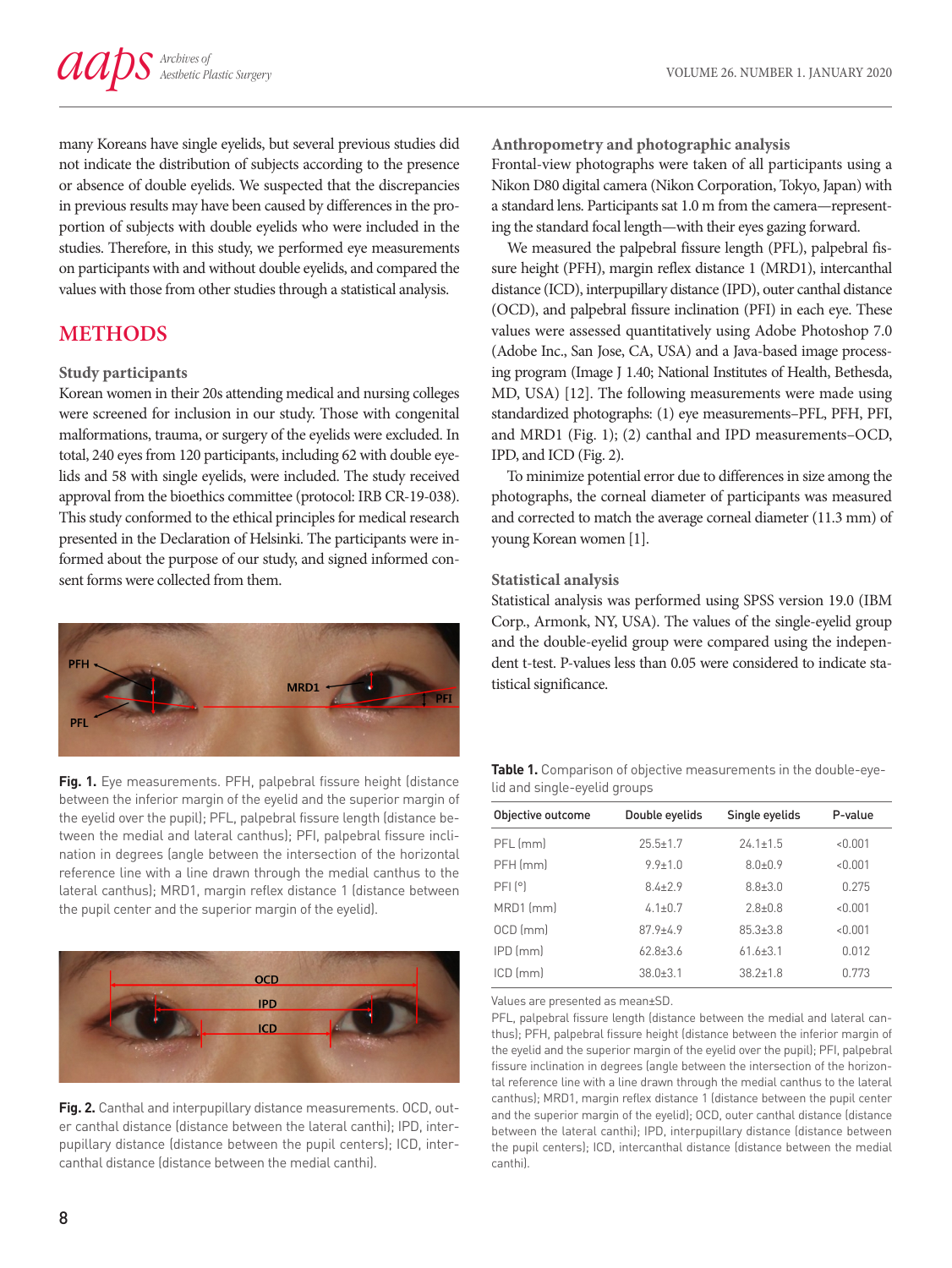### **RESULTS**

The mean PFL was  $24.1 \pm 1.5$  mm in the single-eyelid group and  $25.5 \pm 1.7$  mm in the double-eyelid group. The PFH of the two groups was  $8.0 \pm 0.9$  mm and  $9.9 \pm 1.0$  mm, respectively, and the MRD1 was  $2.8 \pm 0.8$  mm and  $4.1 \pm 0.7$  mm, respectively. The ICD was  $38.2 \pm 1.8$  mm and  $38.0 \pm 3.1$  mm, the IPD was  $61.6 \pm 3.1$  mm and 62.8±3.6 mm, the OCD was 85.3±3.8 mm and 87.9±4.9 mm, and the PFI was  $8.8^{\circ} \pm 3.0^{\circ}$  and  $8.4^{\circ} \pm 2.9^{\circ}$  in the two groups, respectively (Table 1).

#### **DISCUSSION**

Various methods of making eyelid measurements exist, but photogrammetry requires minimal time and enables the measurements to be repeated; therefore, this method has been used in many studies of eye measurements in Koreans.

However, the results of some studies varied widely, leading us to consider that distribution of participants in those studies according to the presence or absence of double eyelids may have caused these disparities. The mechanism of eyelid enlargement after double eyelidplasty involves differences in tissue thickness, the lower positioning of the orbit septum, and the prominent preaponeurotic fat resulting in a single full lid. In other words, a dynamic connection of the levator aponeurosis to the tarsus and skin makes upper-eyelid excursion easier in subject with double eyelids [13]. Similarly, we hypothesized that there may be differences in eye size between people with inborn double eyelids and those with single eyelids.

Western research has included mostly participants with double eyelids, but many Koreans have single eyelids. Some studies have considered the proportion of double to single eyelids in their participants, but others have not mentioned this issue.

In this study, we dichotomized participants according to whether they had single or double eyelids, and measured seven parameters (PFL, PFH, PFI, MRD1, ICD, IPD, and OCD), which were then compared between the groups. The accuracy of the proportional measurement program was verified by comparing differences between measured values and values from the proportional measurement program [14]. Previous studies have shown that the cor-

**Table 2.** Differences between the double-eyelid and single-eyelid groups for selected parameters

|                        | PFL | IPD. | <b>OCD</b> | Length from<br>the medial<br>canthus to the | Length from<br>the pupil<br>center to the<br>pupil center lateral canthus |
|------------------------|-----|------|------------|---------------------------------------------|---------------------------------------------------------------------------|
| Mean $\text{[mm]}$ 1.4 |     | 12   | 26         | 0.5                                         | n 7                                                                       |

PFL, palpebral fissure length (distance between the medial and lateral canthus); IPD, interpupillary distance (distance between the pupil centers); OCD, outer canthal distance (distance between the lateral canthi).

neal diameter is slightly different between men and women, but there is no significant difference by age [1]. Therefore, adjusted the eye measurements using a standard corneal diameter of 11.3 mm.

The proportional measurements using digital photography were made using Adobe Photoshop (Adobe Inc.) and a Java-based image processing program (Image J 1.40). Many parameters were measured at the same time, and the measurements could be repeated at any time [12]. The mean values of PFL, PFH, MRD1, IPD, and OCD for the single-eyelid group showed statistically significant differences compared to the double-eyelid group (Table 1). The following between-group differences were observed: PFL, 1.4 mm; IPD, 1.2 mm; OCD, 2.6 mm, distance from the medial canthus to the pupil center, 0.5 mm; and distance from the pupil center to the lateral canthus, 0.7 mm (Table 2).

The horizontal and vertical lengths of the eyes were compared with the findings of previous studies. For PFL, Cho et al. [9] reported a mean value of 35.5 mm, while Song et al. [6] reported a value of 24.6 mm. In this study, the mean value of PFL was 24.1 mm in the single-eyelid group and 25.5 mm in the double-eyelid group. For IPD, Song et al. [3] reported a mean value of 64.3 mm. Hwang et al. [10] reported that the mean value of IPD was 66.6 mm. In this study, the mean value of IPD was 61.6 mm in the group with single eyelids and 62.8 mm in the group with double eyelids. For OCD, Bae et al. [1] reported a mean value of 87.4 mm, and Song et al. [6] reported a value of 90 mm. In this study, the mean value of OCD was 85.3 mm in the single-eyelid group and 87.9 mm in the

|  |  | <b>Table 3.</b> Eye measurements in previous studies |  |  |  |
|--|--|------------------------------------------------------|--|--|--|
|--|--|------------------------------------------------------|--|--|--|

|                           | Prevalence<br>of double<br>eyelid (%) | Mean (mm)                |                   |                          |            |            |
|---------------------------|---------------------------------------|--------------------------|-------------------|--------------------------|------------|------------|
| Study (year)              |                                       | <b>PFL</b>               | PFH               | MRD1                     | <b>IPD</b> | <b>OCD</b> |
| Bae et al., 2007 [1]      | 44.9                                  | 27.4                     | 8.2               |                          |            | 87.4       |
| Kim et al., 1985 [2]      | 40                                    | $\overline{\phantom{0}}$ | 8.1               |                          |            |            |
| Song et al., 1999 [3]     | 35.1                                  | 27.9                     | 8.5               | $\overline{a}$           | 64.3       |            |
| Park et al., 2000 [4]     | 54                                    | 28                       | 9.1               |                          |            |            |
| Song et al., 2001 [5]     | 31.7                                  | 27.8                     | 9.1               | 2.7                      |            |            |
| Song et al., 2002 [6]     | 47.2                                  | 24.6                     | 10                |                          |            | 90         |
| Park et al., 2008 [7]     | 41.3                                  | 26.8                     | 8.2               | $\overline{a}$           |            |            |
| Park et al., 1990 [8]     |                                       | 28.4                     | 8                 | 2.7                      | 65.1       |            |
| Cho et al., 1993 [9]      |                                       | 35.5                     | 8.5               | $\overline{\phantom{0}}$ |            | 99.7       |
| Hwang et al., 1996 [10]   |                                       | $\qquad \qquad -$        | $\qquad \qquad -$ | $\overline{\phantom{0}}$ | 66.6       | 100        |
| Seo et al., 2009 [11]     |                                       | $\overline{a}$           | 8.2               | 3.1                      |            |            |
| Our study (single eyelid) |                                       | 24.1                     | 8.0               | 2.8                      | 61.6       | 85.3       |
| Our study (double eyelid) |                                       | 25.5                     | 9.9               | 4.1                      | 62.8       | 87.9       |

PFL, palpebral fissure length (distance between the medial and lateral canthus); PFH, palpebral fissure height (distance between the inferior margin of the eyelid and the superior margin of the eyelid over the pupil); MRD1, margin reflex distance 1 (distance between the pupil center and the superior margin of the eyelid); IPD, interpupillary distance (distance between the pupil centers); OCD, outer canthal distance (distance between the lateral canthi).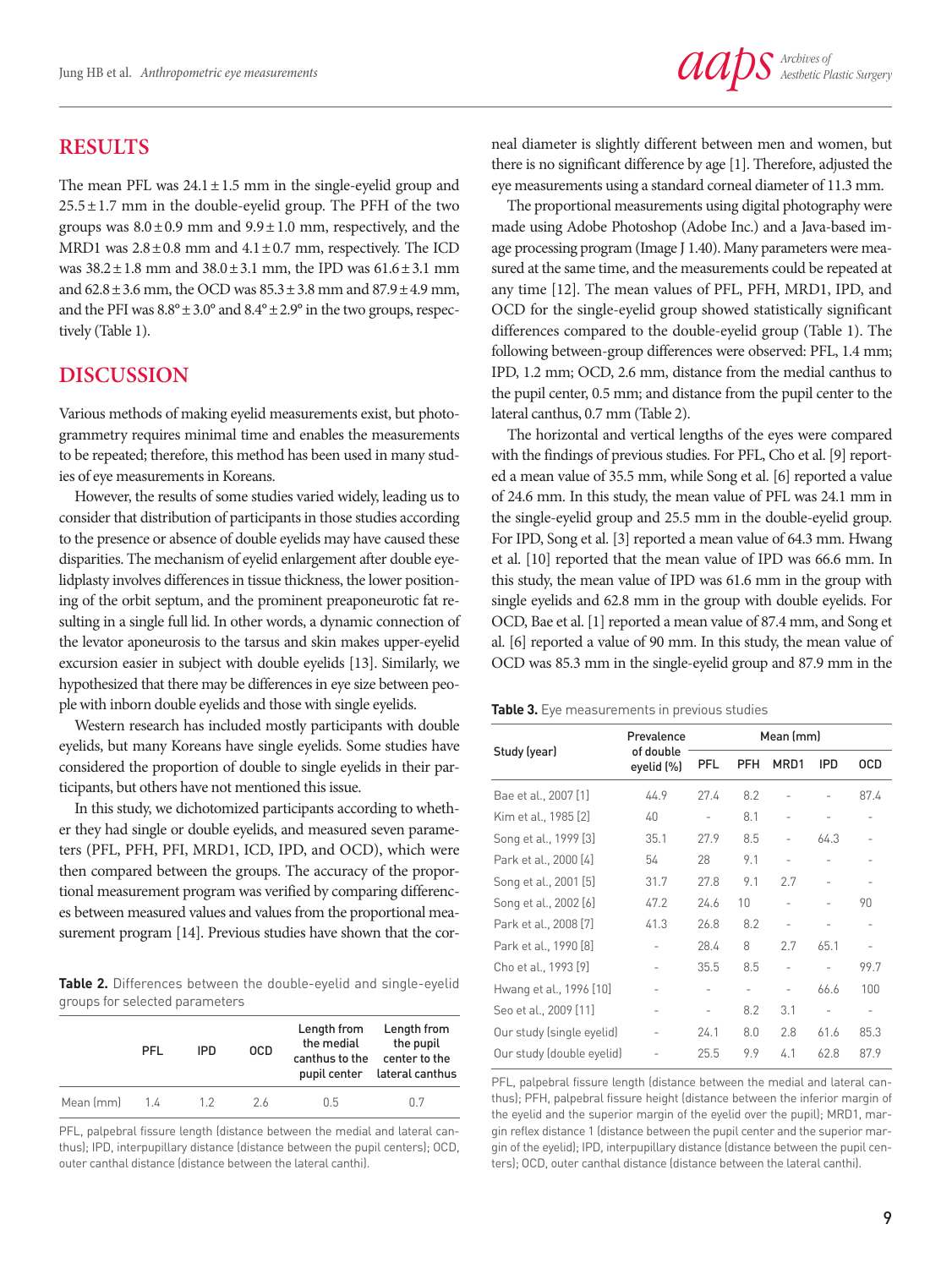double-eyelid group.

For PFH, Park et al. [8] reported a mean value of 8 mm, compared to the value of 10 mm reported by Song et al. [6]. In this study, the mean value of PFH was 8.0 mm in the single-eyelid group and 9.9 mm in the double-eyelid group. For MRD1, Seo and Ahn [11] reported a mean value of 3.1 mm, while Song et al. [5] reported a value of 2.7 mm. In this study, the mean value of MRD1 was 2.8 mm in the group with single eyelids and 4.1 mm in the group with double eyelids.

As mentioned above, the results of eye measurements varied across each study. In this study, the parameters that showed statistically significant differences according to the presence or absence of double eyelids were compared with previous studies. The proportion of participants with double eyelids in each study is also provided (Table 3).

Our results showed that the distance between the medial canthi (ICD) and the inclination between the medial canthus and the lateral canthus (PFI) did not show a statistically significant difference between the two groups, but the measurements were higher in the double-eyelid group than in the single-eyelid group. An illustration was made to reflect this finding, showing that the dimensions of the eye were larger in the double-eyelid group (Fig. 3). The length measurements in the four directions around the pupil center were larger in the double-eyelid group, and accordingly, the mean values of IPD, OCD, PFL, PFH, and MRD1 were statistically significantly



**Fig. 3.** Differences between the measurements of eyes without and with inborn double eyelids. An illustration was created to reflect our results. (A) In eyes with double eyelids, the vertical length of the eye is greater. The upper and lower lengths from the pupil center appear longer. (B) In eyes with double eyelids, the horizontal length of the eye is also greater. The medial and lateral lengths from the pupil center appear longer.

larger in the double-eyelid group.

A number of previous studies have compared preoperative and postoperative measurements in patients undergoing eyelid surgery, with significant results [12,15,16]. However, no studies have compared the measurements of individuals with double eyelids who have not undergone surgery to those of individuals with single eyelid. In this study, eye measurements in Koreans were analyzed according to the presence or absence of double eyelids. Statistically significant differences were obtained for some parameters, which could be meaningful data for subsequent eyelid surgery or for Korean anthropometric studies.

Furthermore, the results of our study may be related to the reasons why many people without double eyelids in Korea undergo double-eyelid surgery (medial and/or lateral epicanthoplasty) to enlarge their eyes.

However, our study had some limitations. First, the number of participants was relatively small, meaning that our measurements may not be fully representative of young adults in Korea. Therefore, a further study is needed with a larger number of participants with and without double eyelids. Second, in other studies, the average corneal diameter was found to be 11–13 mm [1,3,8]. Based on these results, we standardized measurements based on an average corneal diameter of 11.3 mm because that average value was obtained from a large sample (827 people) of people from a similar age group (19–27 years). Nevertheless, it is necessary to consider the possibility of error introduced by using an estimated corneal diameter for standardization.

## **NOTES**

#### **Conflict of interest**

No potential conflict of interest relevant to this article was reported.

#### **Ethical approval**

The study was approved by the Institutional Review Board of Daegu Catholic University Medical Center (IRB No. CR-19-038) and performed in accordance with the principles of the Declaration of Helsinki. The participants provided written informed consent for the publication and the use of their images.

#### **ORCID**

| Han Byul Jung |
|---------------|
| Dong Gil Han  |
| Jeong Su Shim |
| Yong Jig Lee  |
| Sung-Eun Kim  |

https://orcid.org/0000-0003-3347-3050 https://orcid.org/0000-0001-7922-5859 https://orcid.org/0000-0002-8458-4415 https://orcid.org/0000-0002-6470-5750 <https://orcid.org/0000-0002-3413-7094>

### **REFERENCES**

1. Bae TH, Kim TC, Kim WS, et al. A photogrammetic study of the eyes